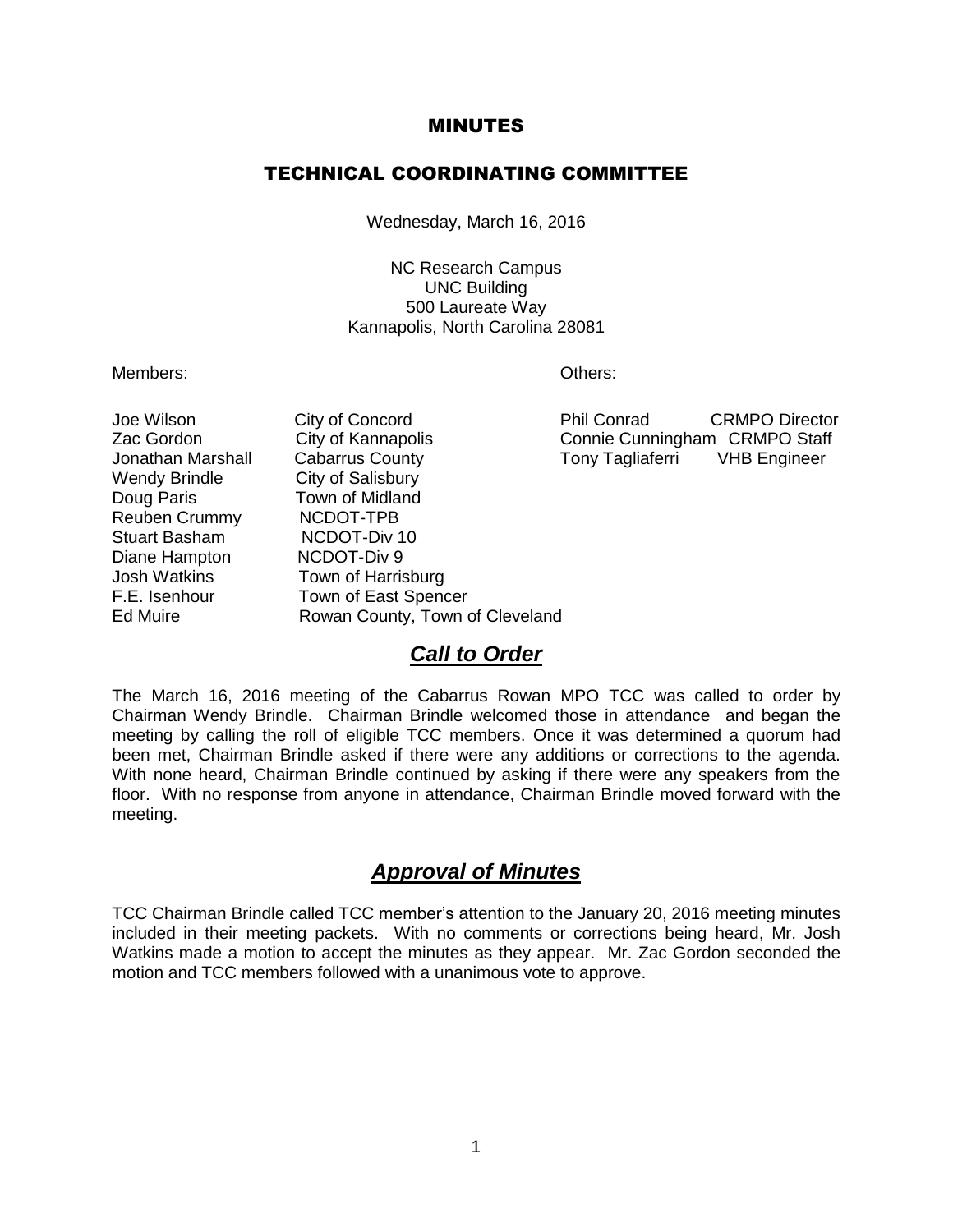# *FY 2016-17 DRAFT UPWP*

CRMPO Executive Director Phil Conrad reported to the TCC members that each year the Cabarrus-Rowan MPO develops and adopts a Unified Planning Work Program (UPWP). The UPWP is the MPO's budget and follows the state fiscal year 2016-2017. Phil explained that the NCDOT Transportation Planning Branch (TPB) has suggested that all MPO's change their format for the UPWP. Phil continued by explaining that the UPWP identifies the planning tasks, responsible agencies, and funding sources for regional transportation planning activities to be conducted within the planning area during the next fiscal year. He then called members' attention to Attachment 3A included in their packets.

He reviewed the new formatted DRAFT UPWP with the members line item by line item explaining each task and funding allocation amounts.

After the review of the UPWP, Phil went on to explain that the Federal government requires all MPO's to certify their transportation planning process on an annual basis. He called members' attention to Attachment 3B which was a Self-Certification Checklist established by the Federal government. Phil reviewed the checklist with members. After the review was finished and there were no questions, Mr. Joe Wilson made a motion to recommend that the CR MPO TAC consider certifying the CR MPO transportation planning process and consider adopting the FY 2016-17 UPWP. Mr. Josh Watkins seconded the motion and the TCC members voted unanimously to approve.

Phil continued on by calling members' attention to Attachment 3C which was a spreadsheet showing the CR MPO Local Match amounts distributed per jurisdiction. Phil explained that the amount of match is based on population.

Phil concluded by reporting that NCDOT Transportation Planning Branch notified MPO Staff through our NCDOT Coordinator Reuben Crummy, that an update/upgrade is needed for the CR MPO website. Phil called TCC members' attention to Attachment 3D labeled Cabarrus-Rowan MPO Local Match Table, MPO Website Redesign. The table he explained, is a separate budget for this particular task and will be funded using II-B-3 Special Studies line item. After some discussion, Mr. Ed Muire made a motion to recommend that the CR MPO TAC consider approving the update/upgrade of the CR MPO website using Special Studies funds as outlined in the UPWP. Mr. Jonathan Marshall seconded the motion and TCC members voted unanimously to approve.

## *FY 2016-2020 MTIP Amendment #2 and Conformity*

Phil reported to the TCC members that MPO Staff has been working on an Air Quality Conformity Determination Short Form Report due to amendments to the 2016-2020 Transportation Improvement Plan (TIP). He continued by explaining that the TIP Conformity Report demonstrates that the Transportation Improvement Plan is a subset of the 2040 MTP and the Conformity Report is consistent with the State Implementation Plan (SIP).

Phil went on to explain that due to acceleration of several projects in the Cabarrus Rowan area using state transportation funds, Cabarrus Rowan MPO is required to amend the MTIP using this Short Form Report. Phil called members' attention to Attachment 4 which was a copy of the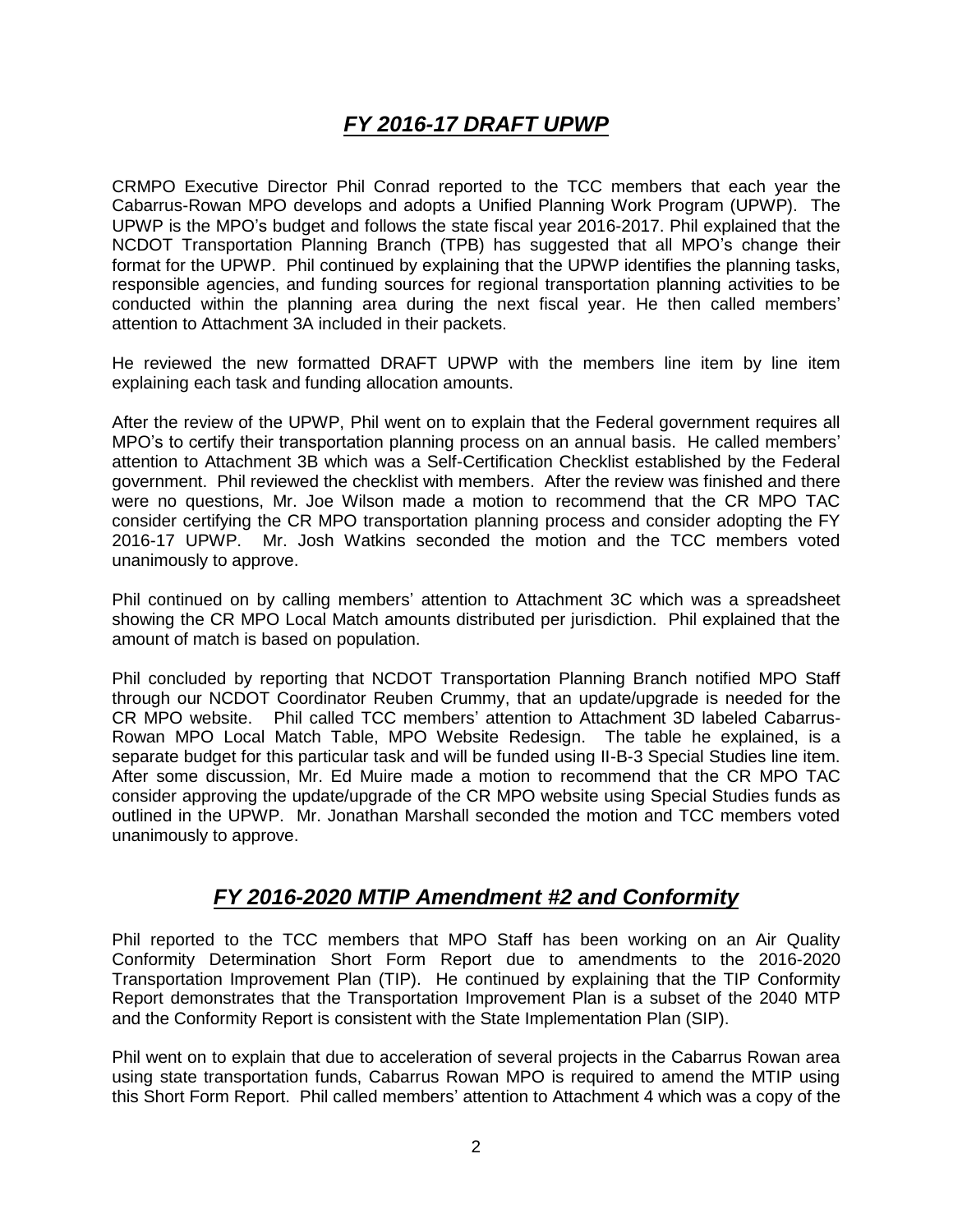amended Short Form Report that reflected the new schedules for these projects. He reviewed the Report with the members and then finished by stating that all of the projects are currently in the adopted CR MPO MTP.

After little discussion, Mr. Doug Paris made a motion to recommend that the CR MPO TAC consider releasing the Air Quality Conformity Determination Short Form Report for public comment. Mr. F.E. Isenhour seconded the motion and members voted unanimously to approve.

## *FY 2016-2025 MTIP Amendment #3*

Director Conrad presented this item to the TCC members because Mr. L.J. Weslowski with RIDER Transit System could not attend today's meeting. Phil reported to the TCC that NCDOT has requested that the updated RIDER Transit System/City of Concord STIP Amendment be submitted to them with a resolution from the Cabarrus Rowan MPO modifying the MTIP for two projects for FY2016-2025.

Phil stated that there are two line items; 1) Implementation of the Concord UZA Enhanced Mobility of Seniors and Individuals with Disabilities 5310 Program, and 2) the Concord UZA Bus and Bus Facilities 5339 Program for the FY2016-2025 were further expanded at the request of NCDOT to meet updated Federal Transit Administration requirements for approval. Phil called members' attention to a Draft resolution in their packets for the review.

Phil reported to the members that these requests are required in order to utilize and manage funding and programming changes in the Concord UZA under the new Designated Recipient program management requirements resulting from the passage of MAP-21 and the FAST Act. These modifications to the STIP Phil reported, are to be presented to the Board of Transportation for approval at their April/May meeting.

With little discussion, Mr. Joe Wilson made a motion to recommend that the CR MPO TAC consider approving a resolution endorsing the RIDER Amendment to the FY2016-2025 MTIP. Mr. Josh Watkins seconded that motion and the TCC members voted unanimously to approve.

## *Reports/CRMPO Business*

- $\checkmark$  Local Reports MPO/TPB/NCDOT Division 9 & 10 NCDOT Division 9 representative Mrs. Diane Hampton reviewed a spreadsheet of updates on the Rowan County projects that was included in the TCC meeting packets. Mr. Stuart Basham from Division 10 also highlighted project updates on Division 10 Projects for the TCC members.
- $\checkmark$  CTP Update Mr. Reuben Crummy, NCDOT TPB was asked for an update on the CTP and when the CR MPO could potentially see the approved document and maps. Mr. Crummy reported that after the NCDOT TPB review was completed, there were some maps that needed further updates and that Ms. Linda Dosse is still working to revise and update the CTP. Mr. Crummy had no timeframe for the TCC as to when they could expect to see the final NCDOT approved package.